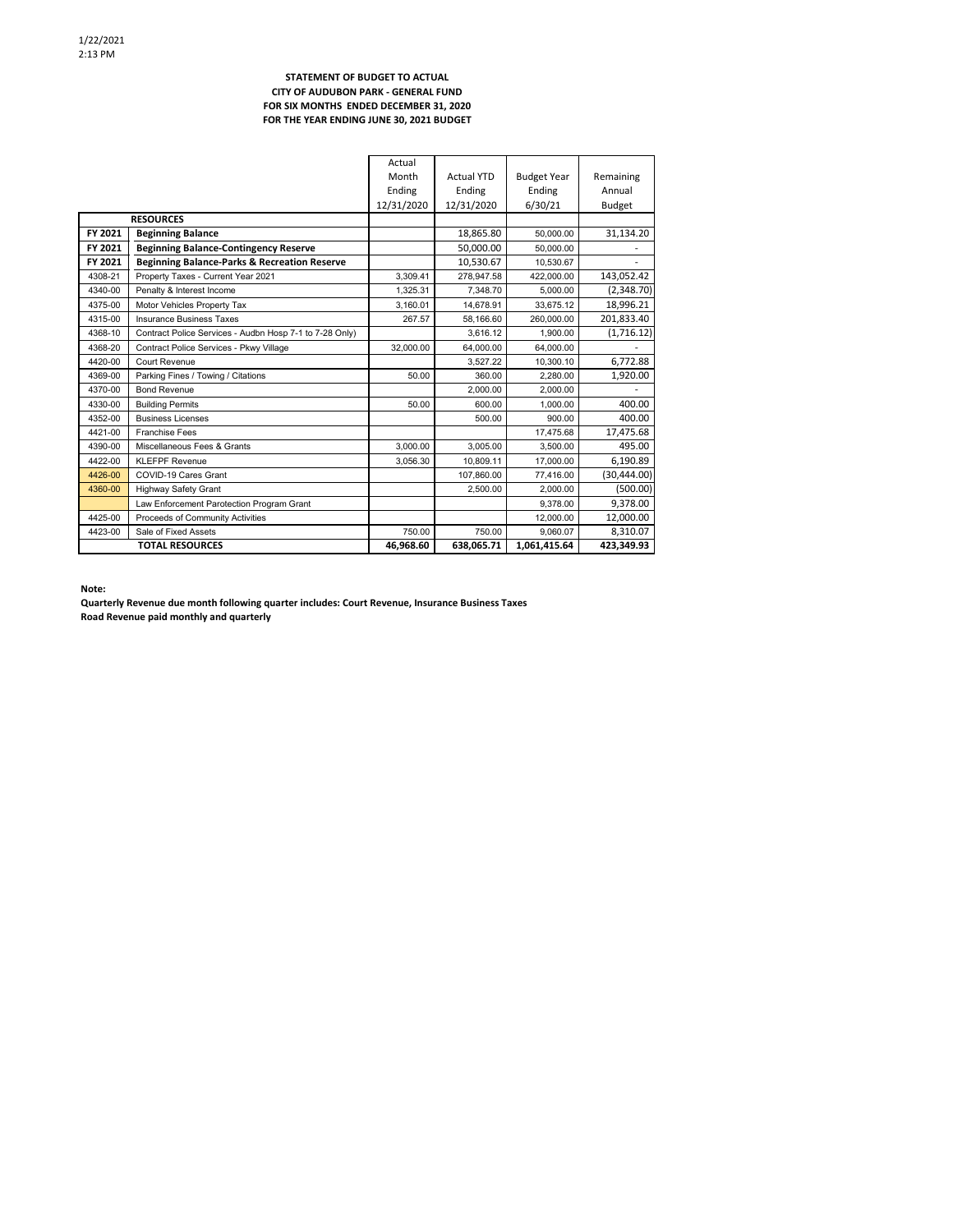### **STATEMENT OF BUDGET TO ACTUAL CITY OF AUDUBON PARK ‐ GENERAL FUND FOR SIX MONTHS ENDED DECEMBER 31, 2020 FOR THE YEAR ENDING JUNE 30, 2021 BUDGET**

|         |                                                                | Actual     |                   |                        |                        |
|---------|----------------------------------------------------------------|------------|-------------------|------------------------|------------------------|
|         |                                                                | Month      | <b>Actual YTD</b> | <b>Budget Year</b>     | Remaining              |
|         |                                                                | Ending     | Ending            | Ending                 | Annual                 |
|         |                                                                | 12/31/2020 | 12/31/2020        | 6/30/21                | <b>Budget</b>          |
|         |                                                                |            |                   |                        |                        |
|         | <b>APPROPRIATIONS</b>                                          |            |                   |                        |                        |
|         | <b>Public Administration</b>                                   |            |                   |                        |                        |
| 5300-00 | <b>Administrative Costs</b>                                    | 1.768.83   | 6.958.80          | 14.000.00              | 7,041.20               |
| 5504-00 | Supplies & Equipment                                           | 62.52      | 4,222.11          | 7,000.00               | 2,777.89               |
| 5500-00 | Repairs & Maintenance                                          | 734.85     | 16,490.54         | 18.000.00              | 1,509.46               |
| 6500-00 | Utitlities - LG&E, Water, etc.                                 | 4,023.65   | 22,272.37         | 51,500.00              | 29,227.63              |
| 5015-00 | Property Insurance 10%                                         | 36.95      | 224.76            | 406.43                 | 181.67                 |
| 5020-00 | Liability Insurance 10%                                        | 458.16     | 2,749.96          | 5,040.25               | 2,290.29               |
| 5340-00 | <b>Bookeeping Services</b>                                     |            | 1.105.00          | 6.000.00               | 4,895.00               |
| 5350-00 | <b>Clerks Salary</b>                                           | 3,969.84   | 25,748.40         | 51,608.00              | 25,859.60              |
| 5004-00 | Payroll Expense - SS / Medicare                                | 303.69     | 1,969.77          | 3,806.83               | 1,837.06               |
| 5005-00 | Workers' Compensation Insurance 10%                            | 157.44     | 944.98            | 1.808.65               | 863.67                 |
| 5010-00 | Unemployment Reserve - 12%                                     |            | 113.37            | 1,103.56               | 990.19                 |
| 5200-00 | Legal Affairs                                                  | 525.00     | 10,885.00         | 16,000.00              | 5,115.00               |
| 5200-10 | Claims and Judgements Payable                                  |            | 16,000.00         | 16.000.00              |                        |
| 5710-00 | Auditing                                                       |            |                   | 6,800.00               | 6,800.00               |
| 5740-00 | <b>Property Valuation</b>                                      |            |                   | 6,877.60               | 6,877.60               |
| 5527-00 | <b>Codification Ordinances</b>                                 |            | 1,851.60          | 2,000.00               | 148.40                 |
|         | <b>Total Public Administration</b>                             | 12,040.93  | 111,536.66        | 207,951.32             | 96,414.66              |
|         | Parks & Recreation Reserve                                     |            |                   | 10,503.67              | 10,503.67              |
|         | Contingency Reserve                                            |            |                   | 50.000.00              | 50,000.00              |
|         |                                                                |            |                   |                        |                        |
|         | <b>Public Works</b>                                            |            |                   |                        |                        |
| 5452-10 | Supplies & Equipment                                           | 1.537.85   | 1,983.54          | 16,422.16              | 14,438.62              |
| 5457-10 | Fuel                                                           | 150.40     | 1,214.66          | 2,896.49               | 1,681.83               |
| 5480-10 | Property Insurance 20%                                         | 73.89      | 443.49            | 812.87                 | 369.38                 |
| 5485-10 | Liability Insurance 20%                                        | 916.32     | 5,499.92          | 10,080.50              | 4,580.58               |
| 5450-10 | Works Dept. - Salaries                                         |            |                   |                        |                        |
|         |                                                                | 2,692.80   | 17,398.56         | 35,000.00              | 17,601.44              |
| 5451-10 | Director of Vehicular & Bldg. Maintenance                      | 1,440.00   | 9,168.00          | 17,500.00              | 8,332.00               |
| 5465-10 | Payroll taxes                                                  | 316.16     | 2,025.49          | 3,460.87               | 1,435.38               |
| 5470-10 | Unemployment reserve - 9%                                      |            | 113.37            | 468.05                 | 354.68                 |
| 5475-10 | Workers' Compensation Insurance 20%                            | 314.88     | 1,889.98          | 3,617.30               | 1,727.32               |
| 5454-10 | <b>Public Facilities</b>                                       | 465.30     | 1,140.68          | 6,000.00               | 4,859.32               |
| 5453-10 | Parks & Recreation                                             |            |                   | 15,000.00              | 15,000.00              |
| 5455-10 | Forest Management                                              | 2,063.40   | 9,191.89          | 39,000.00              | 29,808.11              |
| 6300-10 | Public Gardens (Garden Club Grant)                             |            | 2,144.00          | 6,000.00               | 3,856.00               |
|         | Road Fund Supplemental                                         |            |                   | 75,000.00              | 75,000.00              |
| 5495-10 | Roads-Debt Service Fund (Lease)                                | 2,143.33   | 10.716.65         | 25.719.96              | 15,003.31              |
| 6510-00 | Sidewalk Set aside                                             |            |                   | 15,900.00              | 15,900.00              |
|         | <b>Civic Engineering Services</b><br><b>Total Public Works</b> | 12.114.33  | 62,930.23         | 4,432.45<br>277,310.65 | 4,432.45<br>214,380.42 |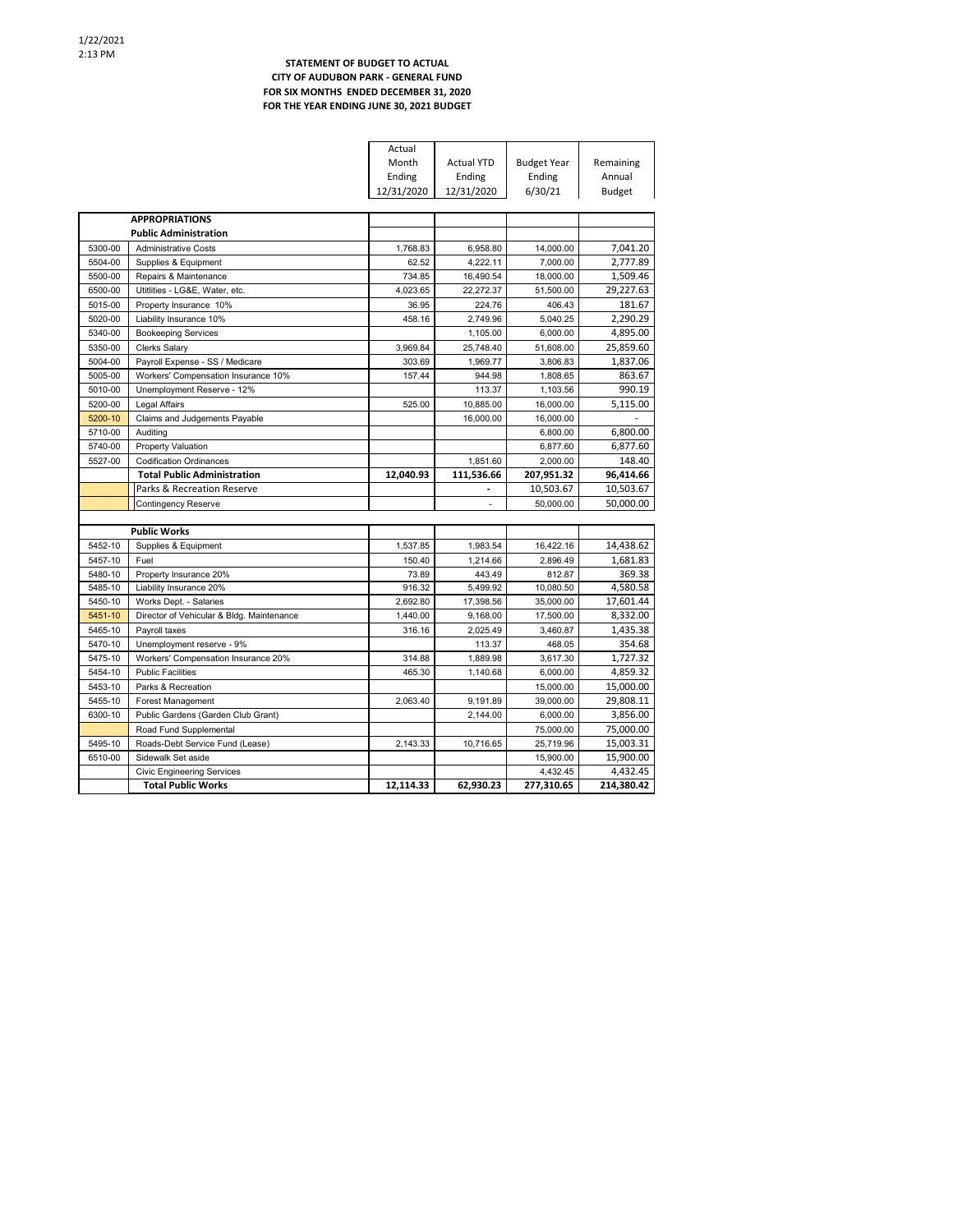### **STATEMENT OF BUDGET TO ACTUAL CITY OF AUDUBON PARK ‐ GENERAL FUND FOR SIX MONTHS ENDED DECEMBER 31, 2020 FOR THE YEAR ENDING JUNE 30, 2021 BUDGET**

|         |                                     | Actual     |                   |                    |            |
|---------|-------------------------------------|------------|-------------------|--------------------|------------|
|         |                                     | Month      | <b>Actual YTD</b> | <b>Budget Year</b> | Remaining  |
|         |                                     | Ending     | Ending            | Ending             | Annual     |
|         |                                     | 12/31/2020 | 12/31/2020        | 6/30/21            | Budget     |
|         | <b>Public Safety</b>                |            |                   |                    |            |
|         | <b>Administrative Costs</b>         |            |                   | 2,500.00           | 2,500.00   |
| 6130-20 | Supplies                            | 150.00     | 1,405.57          | 4.000.00           | 2,594.43   |
| 6140-20 | Equipment                           | 1.009.45   | 31,017.13         | 38.500.00          | 7,482.87   |
| 6110-20 | Fuel                                | 862.21     | 6.494.55          | 14.000.00          | 7,505.45   |
| 6100-20 | Maintenance                         | 2.890.12   | 6.239.60          | 11.000.00          | 4,760.40   |
| 6175-20 | Property Insurance 70%              | 258.61     | 1.552.25          | 2.845.05           | 1,292.80   |
| 6180-20 | Liability Insurance 70%             | 3.207.11   | 19,249.72         | 35,281.77          | 16,032.05  |
| 6185-20 | Auto Insurance                      |            | 1.767.52          |                    | (1,767.52) |
| 6150-20 | <b>Public Safety Salaries</b>       | 24,745.60  | 176,248.35        | 347,062.61         | 170,814.26 |
| 6160-20 | Payroll Taxes                       | 1.995.04   | 14,094.95         | 26,000.00          | 11,905.05  |
| 6170-20 | Workers' Compensation Insurance 70% | 1,102.09   | 6,615.04          | 12,660.57          | 6,045.53   |
| 6165-20 | Unemployment Reserve - 79%          |            | 718.06            | 4.300.00           | 3,581.94   |
| 6162-00 | Court Pav                           |            |                   | 500.00             | 500.00     |
| 6155-20 | <b>KLEFPF/KACP Accreditation</b>    | 1,333.32   | 7,999.92          | 16,000.00          | 8,000.08   |
| 6195-20 | COVID-19 Contingency Reserve        | 49.95      | 414.95            | 1.000.00           | 585.05     |
|         | <b>Total Public Safety</b>          | 37,603.50  | 273,817.61        | 515,650.00         | 241,832.39 |
|         |                                     |            |                   |                    |            |
|         | <b>TOTAL APPROPRIATIONS</b>         | 61,758.76  | 448,284.50        | 1,061,415.64       | 613,131.14 |

**Note:**

**Quarterly Payments include: Unemployment Insurance**

**Worker's Compensation audit and final payment settlement occurs after the fiscal year end**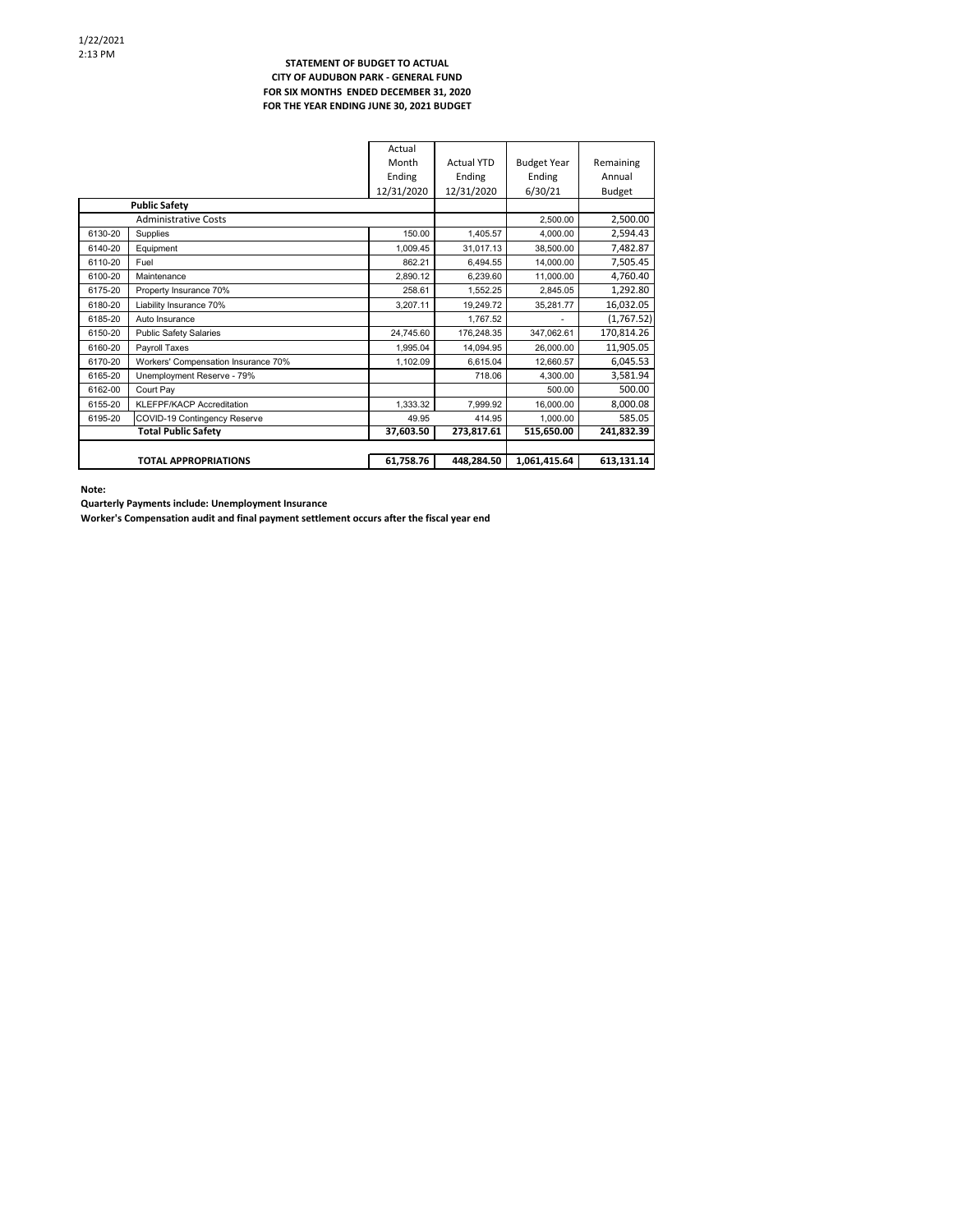# **BUDGET TO ACTUAL ANALYSIS CITY OF AUDUBON PARK ‐ SANITATION FUND FOR THE YEAR ENDING JUNE 30, 2021 BUDGET FOR SIX MONTHS ENDED DECEMBER 31, 2020**

|         |                                  | Actual     |                   |                    |               |
|---------|----------------------------------|------------|-------------------|--------------------|---------------|
|         |                                  | Month      | <b>Actual YTD</b> | <b>Budget Year</b> | Remaining     |
|         |                                  | Ending     | Ending            | Ending             | Annual        |
|         |                                  | 12/31/2020 | 12/31/2020        | 6/30/2021          | <b>Budget</b> |
|         | <b>RESOURCES</b>                 |            |                   |                    |               |
| FY 2021 | Beginning storm damage reserve   |            |                   | 56,931.86          | 56,931.86     |
| 4329-21 | Waste Mgmt Fee                   | 912.00     | 100,555.45        | 125,851.80         | 25,296.35     |
|         | <b>TOTAL RESOURCES</b>           | 912.00     | 100,555.45        | 182,783.66         | 82,228.21     |
|         |                                  |            |                   |                    |               |
|         | <b>APPROPRIATIONS</b>            |            |                   |                    |               |
| 6600-40 | <b>Waste Collection Contract</b> | 10,373.15  | 62,895.54         | 125,851.80         | 62,956.26     |
| 6602-40 | <b>Storm Damage</b>              |            | 5,000.00          | 56,931.86          | 51,931.86     |
|         |                                  |            |                   |                    |               |
|         |                                  |            |                   |                    |               |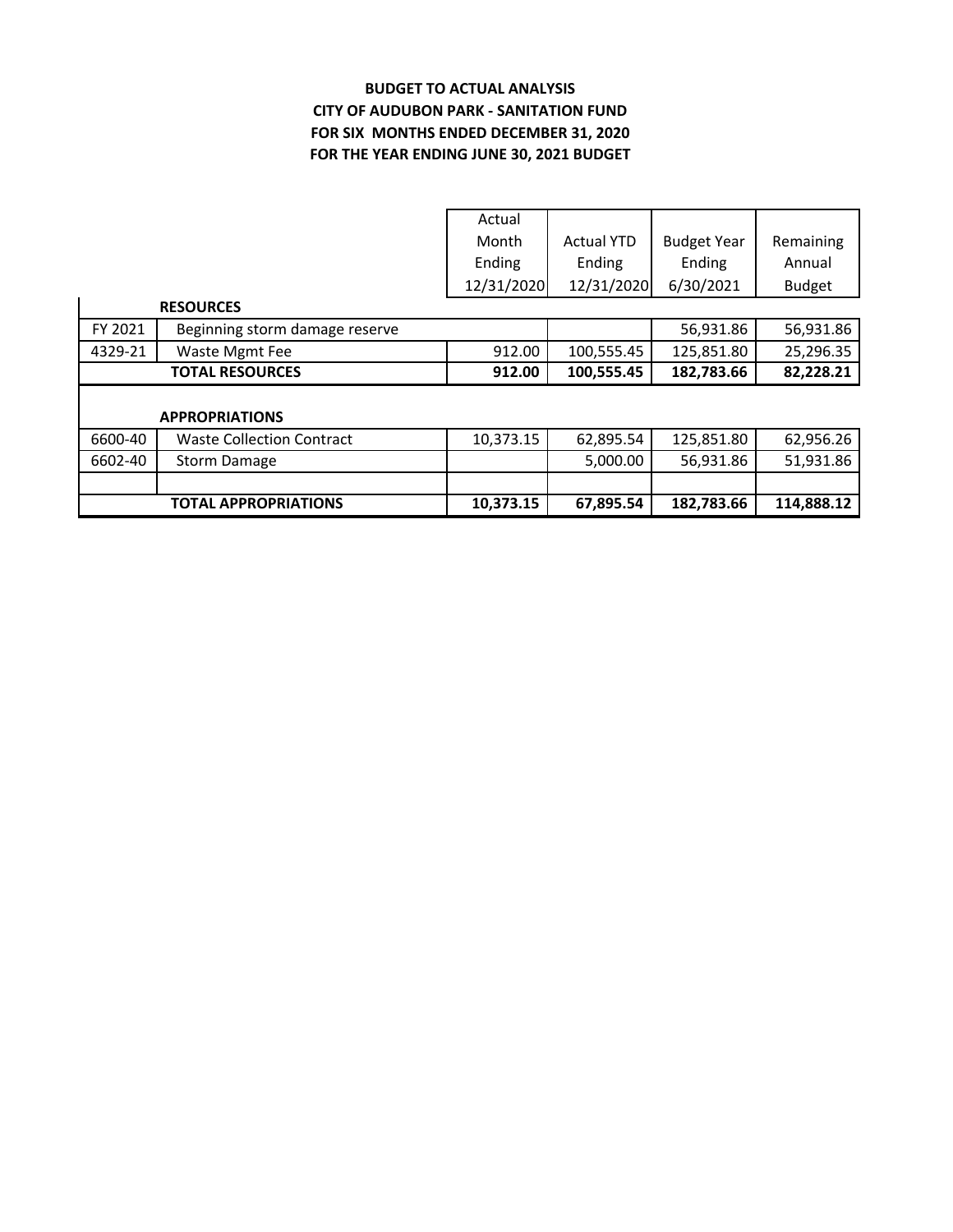### **FOR SIX MONTHS ENDED DECEMBER 31 , 2020 STATEMENT OF BUDGET TO ACTUAL CITY OF AUDUBON PARK ‐ GENERAL FUND FOR THE YEAR ENDING JUNE 30, 2021 BUDGET**

|                        |                                        | Actual     |                   |                    |               |  |
|------------------------|----------------------------------------|------------|-------------------|--------------------|---------------|--|
|                        |                                        | Month      | <b>Actual YTD</b> | <b>Budget Year</b> | Remaining     |  |
|                        |                                        | Ending     | Ending            | Ending             | Annual        |  |
|                        |                                        | 12/31/2020 | 12/31/2020        | 6/30/2021          | <b>Budget</b> |  |
|                        | <b>RESOURCES</b>                       |            |                   |                    |               |  |
| 4380                   | Road Fund/Kentucky Municipal Aid       | 2,436.83   | 14,583.69         | 27,592.71          | 13,009.02     |  |
|                        | Debt Service Fund from General Fund    |            |                   | 25,719.96          | 25,719.96     |  |
|                        | Debt Service Supplemental General Fund |            |                   | 75,000.00          | 75,000.00     |  |
| <b>TOTAL RESOURCES</b> |                                        | 2,436.83   | 14,583.69         | 128,312.67         | 113,728.98    |  |
|                        |                                        |            |                   |                    |               |  |
| <b>APPROPRIATIONS</b>  |                                        |            |                   |                    |               |  |
| 6405-50                | <b>Street Paving/Repair</b>            | 5,100.00   | 5,100.00          | 6,000.00           | 900.00        |  |
|                        | <b>Total Debt Serviced</b>             |            |                   | 122,312.67         | 122,312.67    |  |
|                        | <b>TOTAL APPROPRIATIONS</b>            | 5,100.00   | 5,100.00          | 128,312.67         | 123,212.67    |  |